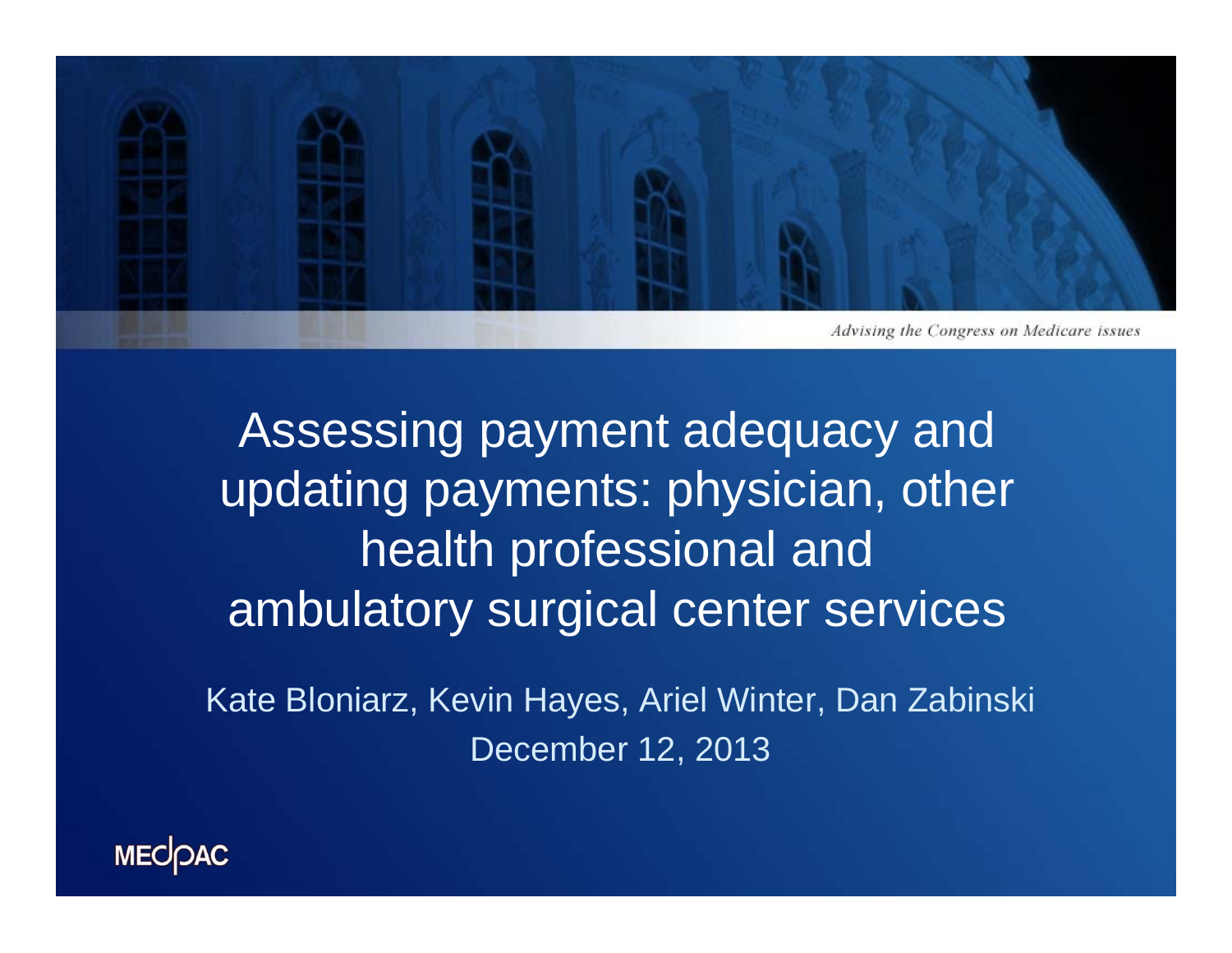## Overview of presentation: physician and other health professionals

- Ξ Payment adequacy assessment
	- Access to care
	- **Measures of financial performance**
	- **Example 10 Ambulatory care quality measures**
	- Volume growth
	- **Note: Some measures TBD**

#### **• Commission's position on the SGR**

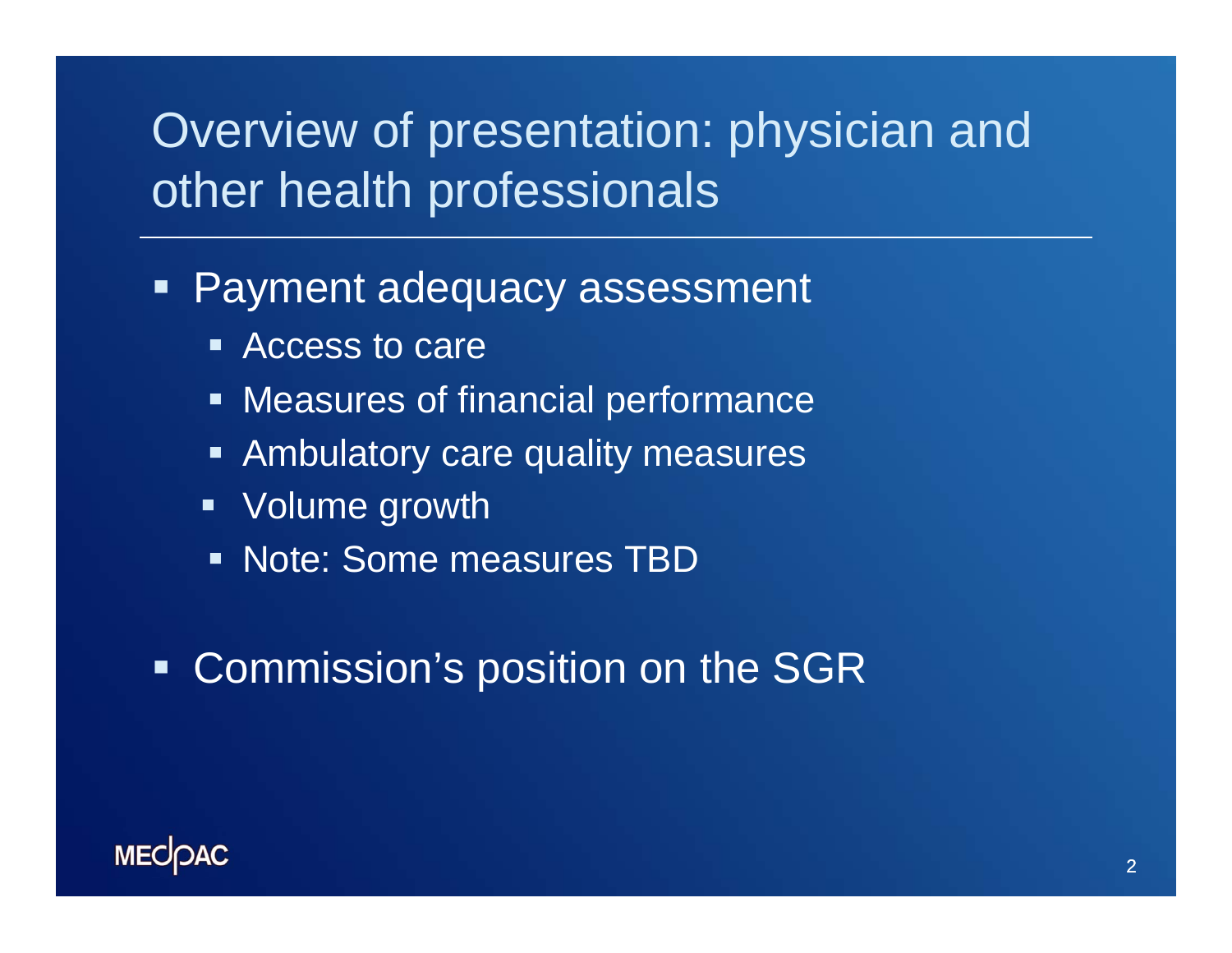## Background: Physician and other health professional services in Medicare

- $\blacksquare$  \$69.6 billion in 2012, 12% of Medicare FFS spending
- 850,000 practitioners billed Medicare in 2012
	- **500,000 physicians**
	- 350,000 nurse practitioners, physician assistants, therapists and other providers
- 98% of FFS Medicare beneficiaries received at least one fee-schedule service in 2012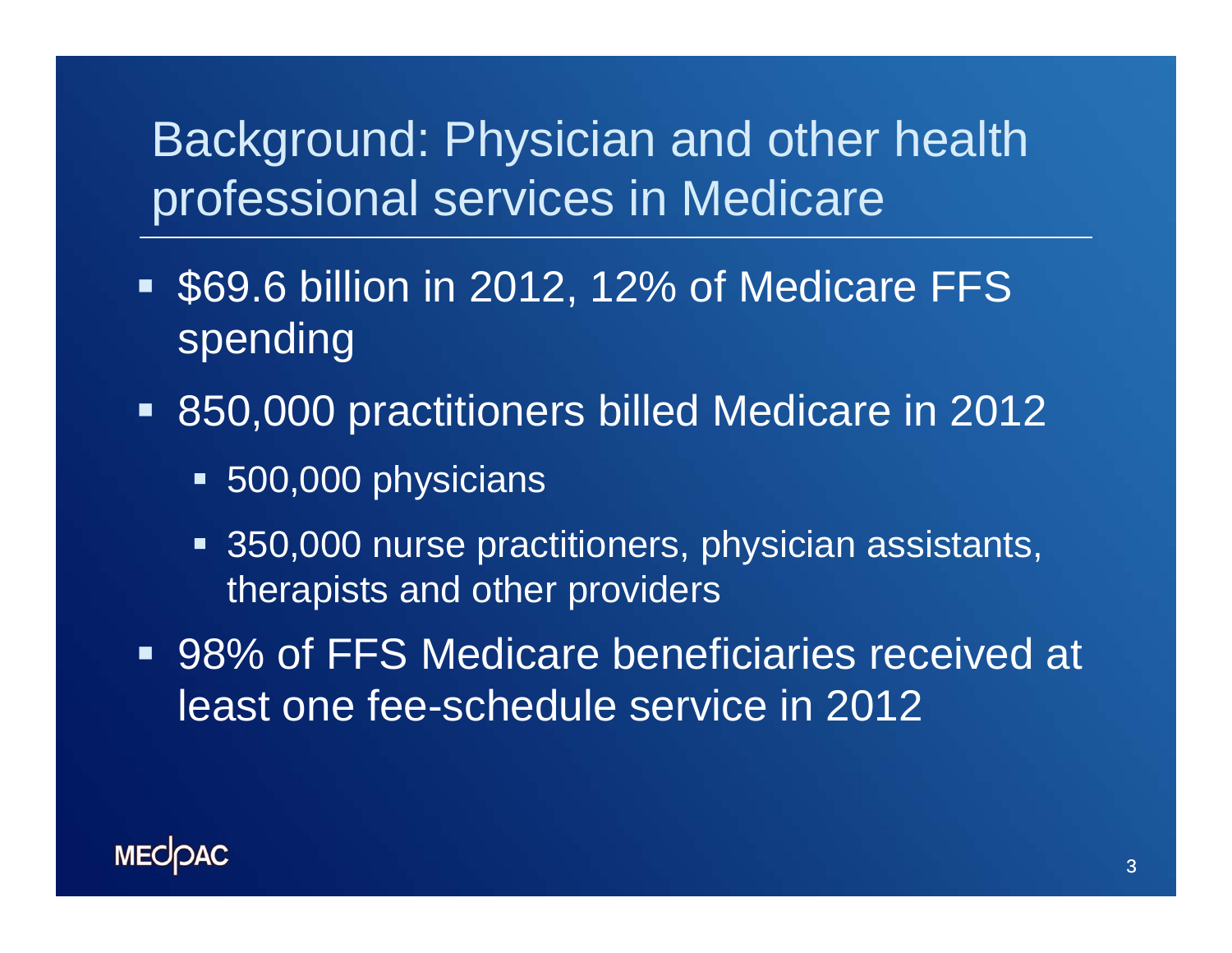## MedPAC survey: Satisfaction with overall care in the past 12 months

|                          | <b>Medicare</b>    | <b>Privately insured</b><br>(age 50-64) |
|--------------------------|--------------------|-----------------------------------------|
| <b>Very satisfied</b>    | $70\%$ T           | $60\%$                                  |
| Somewhat satisfied       | 18% $\sim 88\%$    | $\mathcal{F}$ 83%<br>23%                |
| Somewhat dissatisfied    | 3%                 | 4%                                      |
| <b>Very dissatisfied</b> | $\frac{O}{\Omega}$ |                                         |

Note: Table excludes following responses: did not receive health care in past 12 months, don't know, refused. Data preliminary and subject to change.

Source: MedPAC-sponsored telephone survey, 2013.

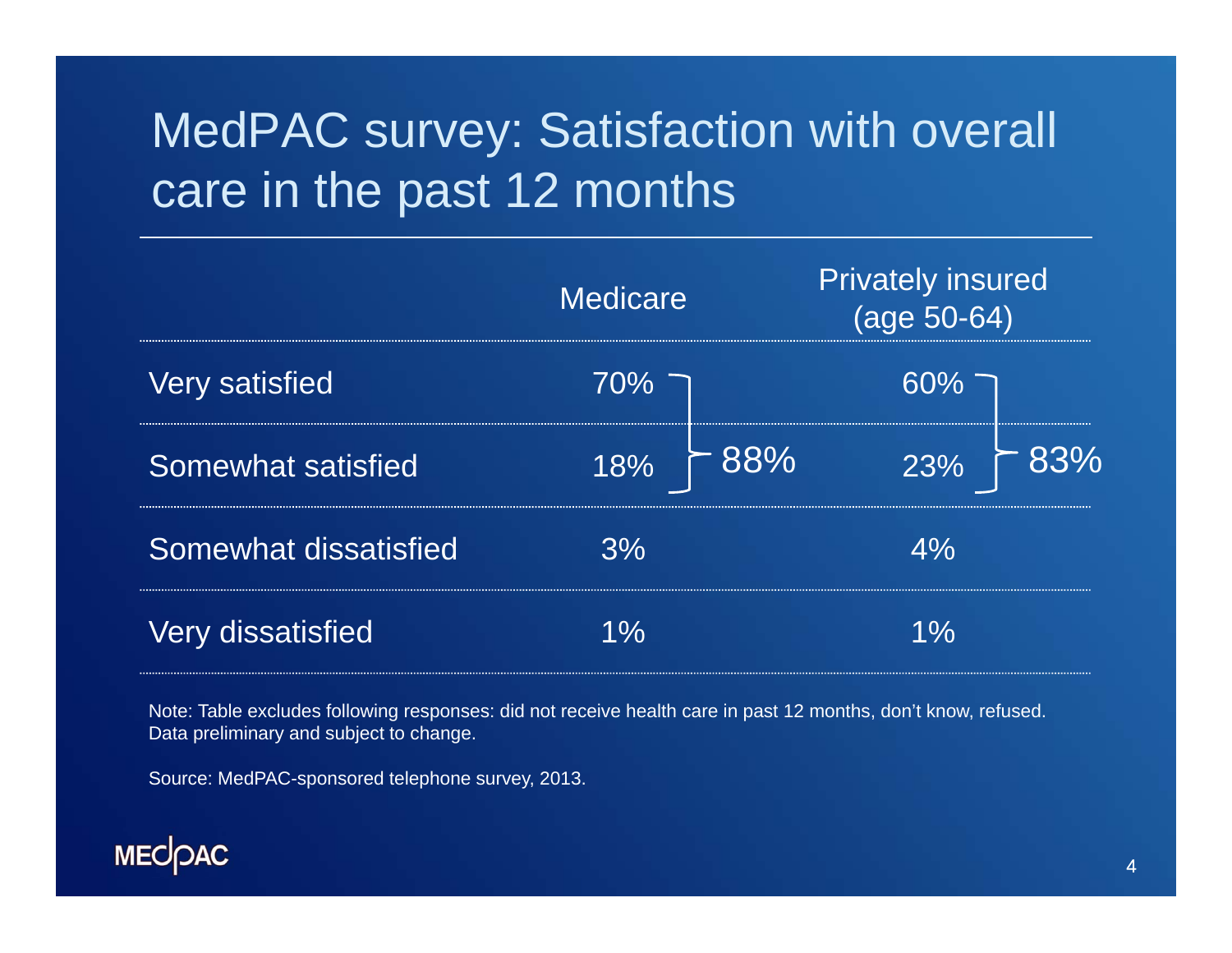## MedPAC survey: How long waiting for medical appointments

|                                                                                 | <b>Medicare</b> | <b>Privately insured</b><br>$(age 50-64)$ |
|---------------------------------------------------------------------------------|-----------------|-------------------------------------------|
| Never had to wait longer<br>than wanted for a regular or<br>routine appointment | 73%             | 69%                                       |
| Never had to wait longer<br>than wanted for an illness or<br>injury appointment | 82%             | 77%                                       |

Note: Data preliminary and subject to change.

Source: MedPAC-sponsored telephone survey, 2013.

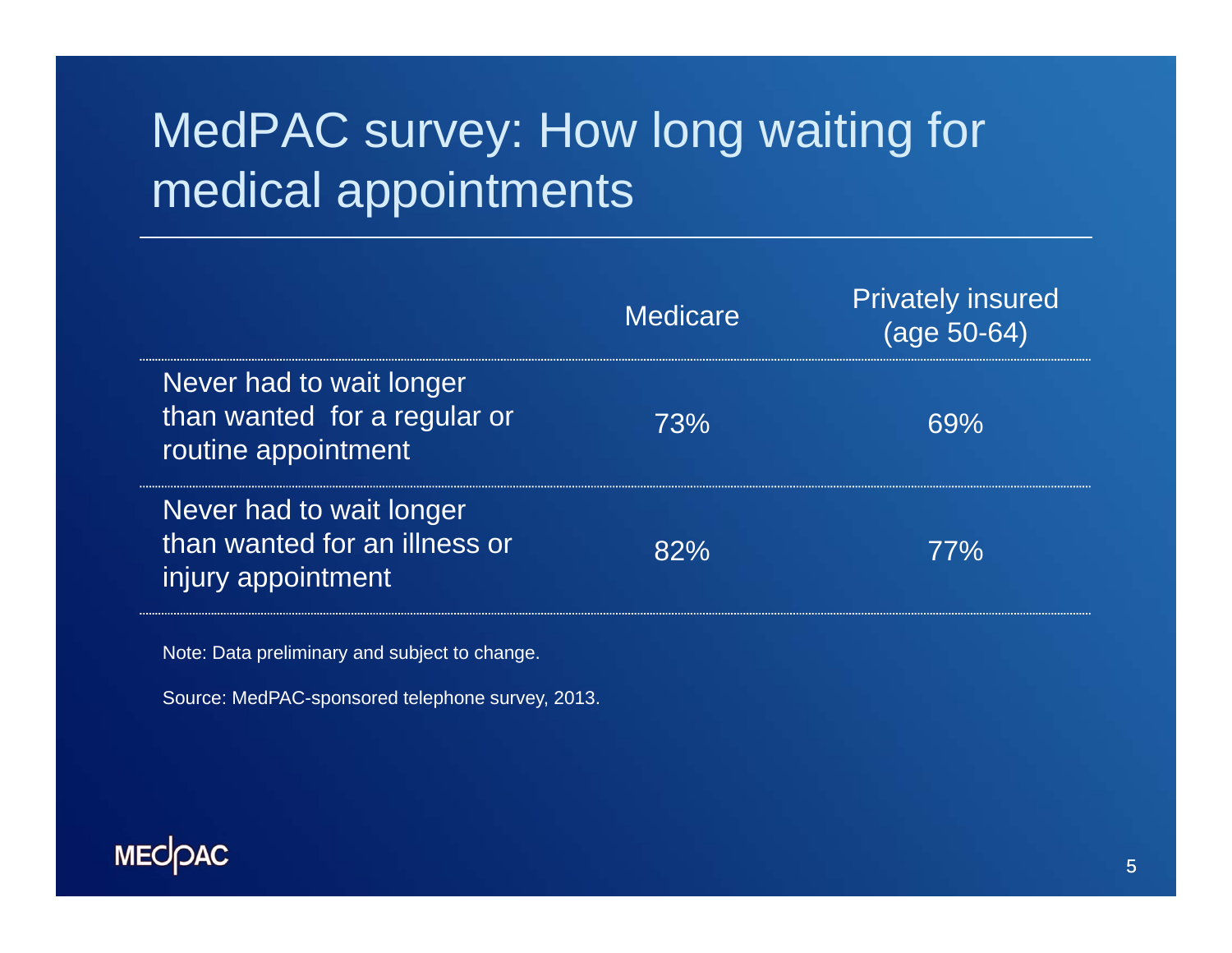## MedPAC survey: Most beneficiaries do not face trouble finding new doctor

|                              | <b>Primary care doctor</b> | <b>Specialist</b> |
|------------------------------|----------------------------|-------------------|
| Looking for a new doctor     | 7.3%                       | 14.3%             |
| --No problem                 | 5.2%                       | 12.4%             |
| --Small problem              | 0.8%                       | 1.2%              |
| --Big problem                | 1.3%                       | 0.7%              |
| Not looking for a new doctor | 92.7%                      | 85.7%             |

Note: Data preliminary and subject to change. Numbers may not sum to 100% because of rounding and missing responses.

Source: MedPAC-sponsored telephone survey, 2013.

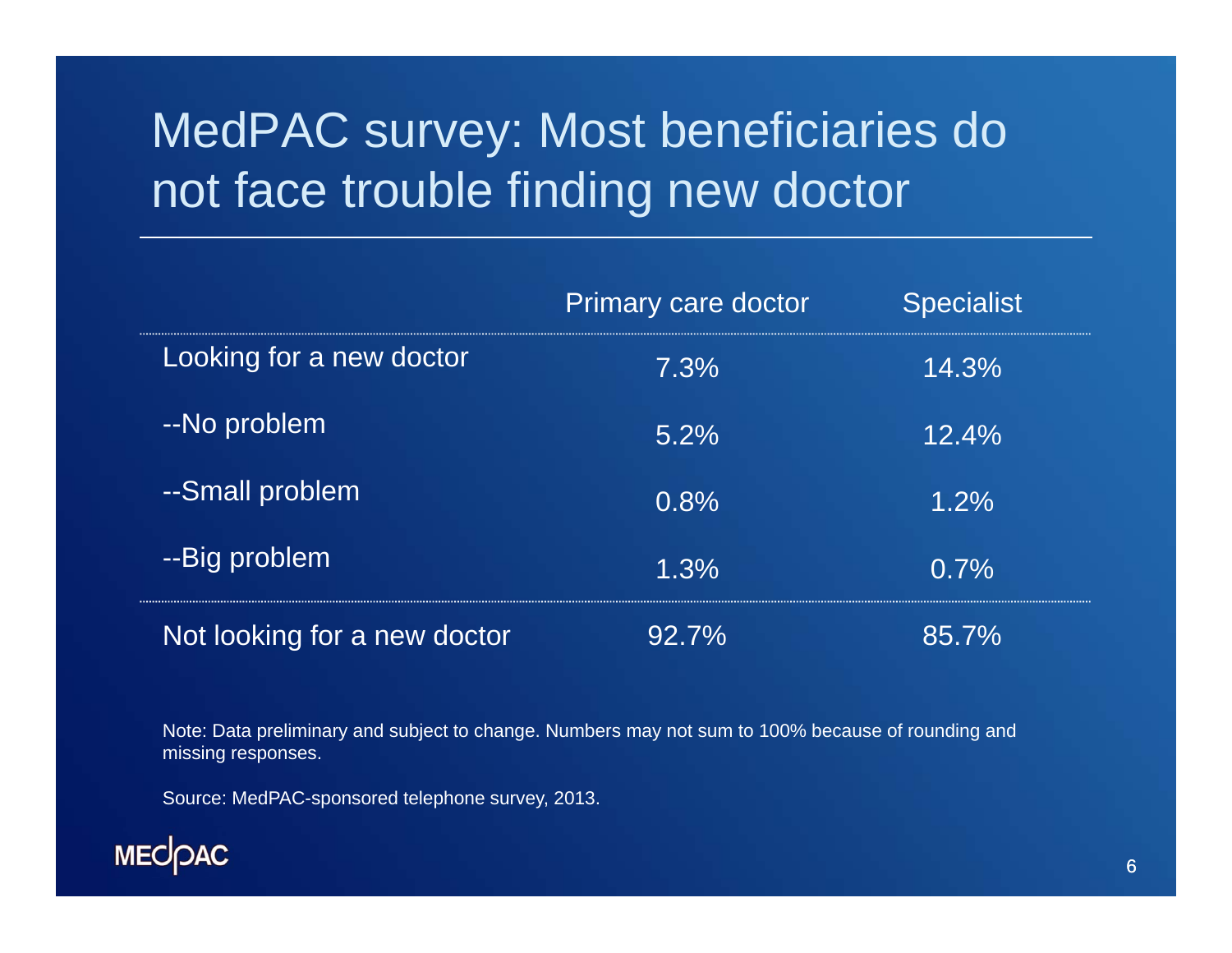### Other indicators

#### $\blacksquare$ Access

**• Other national surveys of beneficiaries and providers find** similar results to MedPAC survey

#### **■ Medicare's payments**

- **Ratio of Medicare to private PPO rates 81% for 2012, similar** to 2011
- $\blacksquare$ **Quality** 
	- 33 out of 38 claims-based, ambulatory quality measures improved or were stable

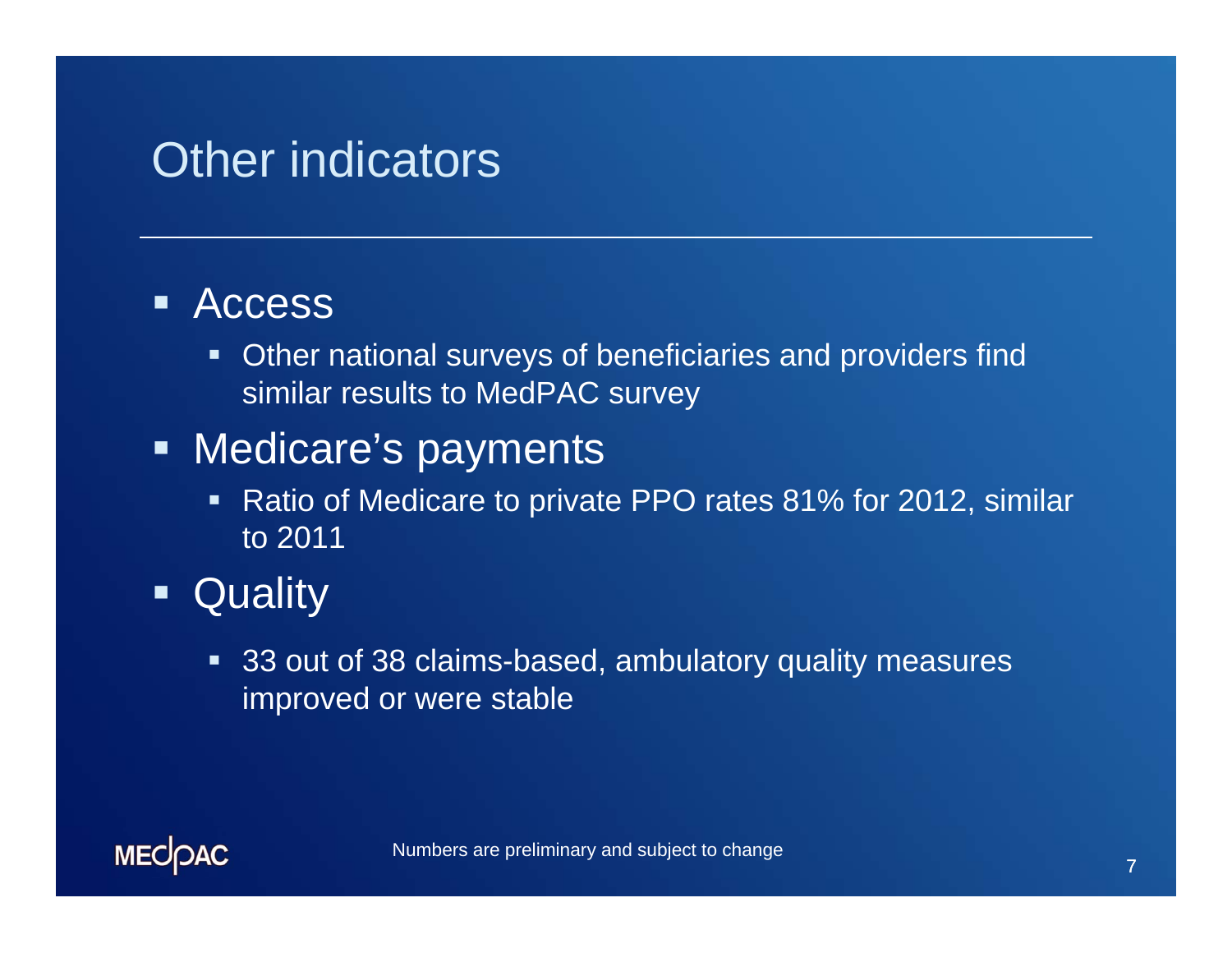### Other indicators

- $\blacksquare$  Rates of Medicare participation and assigned charges stable
	- 96% of practitioners were participating in 2012
	- 99% of allowed charges were paid on assignment
- $\blacksquare$  Less than 1% of providers have "opted-out" of **Medicare** 
	- **Half of all providers who opt out are dentists or** psychiatrists

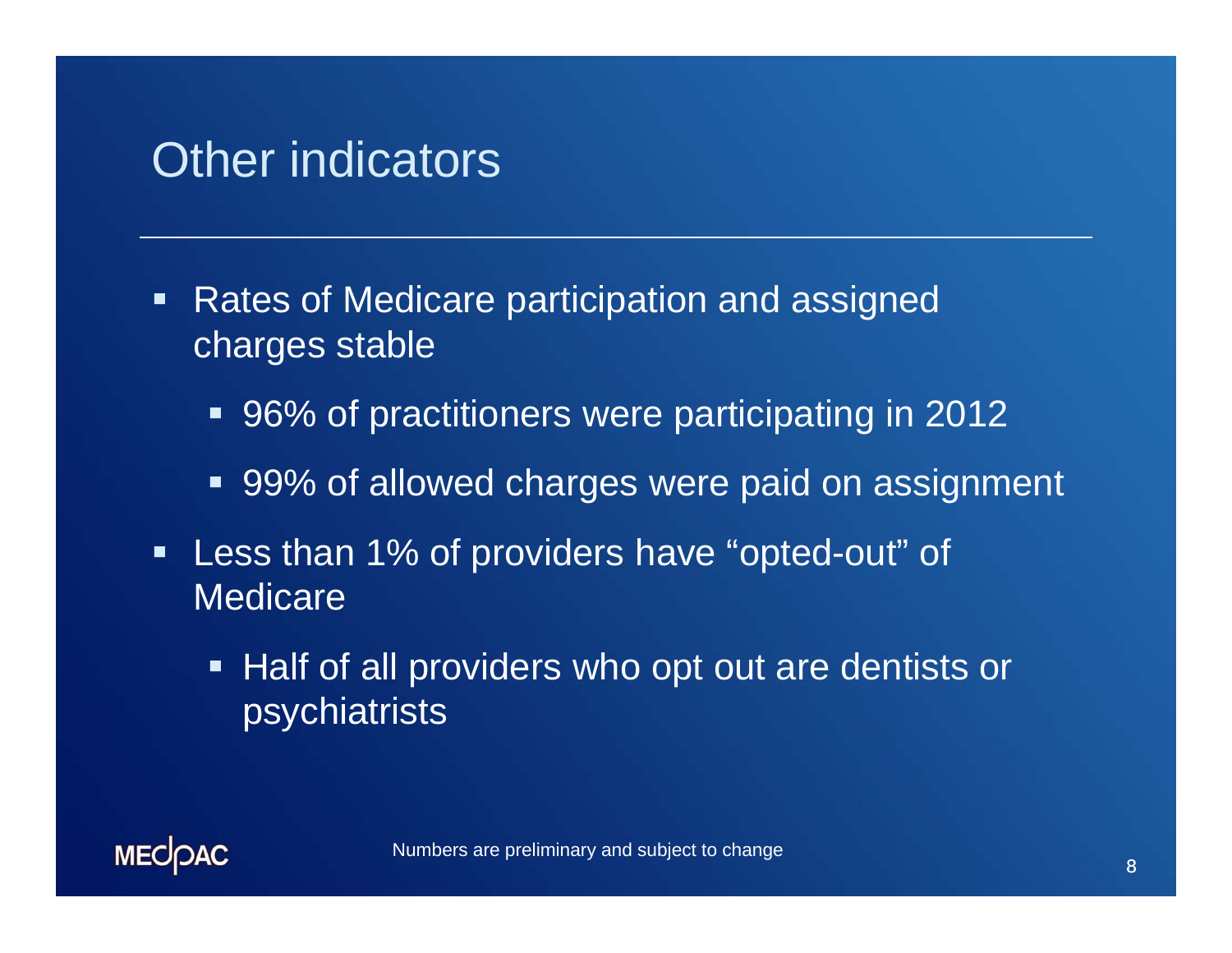## Growth in the volume of fee schedule services per beneficiary, 2000-2012



Note: (E&M Evaluation and management). Volume growth for E&M from 2009 to 2010 is not directly observable due to a change in payment policy for consultations. To compute cumulative volume growth for E&M through 2012, we used a growth rate for 2009 to 2010 of 1.85 percent, which is the average of the 2008 to 2009 growth rate of 1.7 percent and the 2010 to 2011 growth rate of 2.0 percent.

Source: MedPAC analysis of claims data for 100 percent of Medicare beneficiaries.

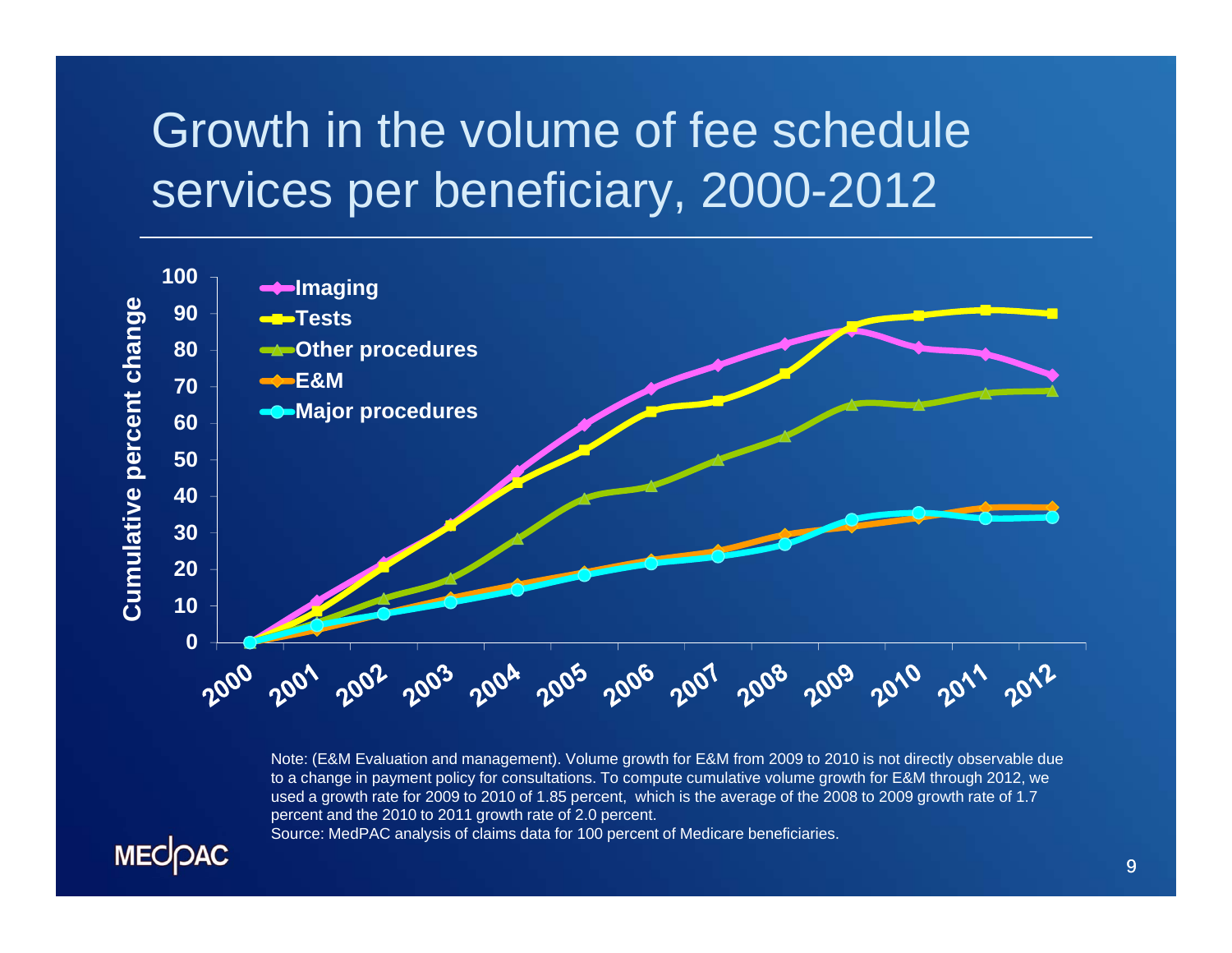### Decrease in use of imaging

#### Followed decade of rapid growth

- $\blacksquare$  increase per beneficiary from 2000 to 2009 totaled 85 percent
- decrease per beneficiary from 2009 to 2012 about 7 percent
- $\blacksquare$  Occurred amid concerns about appropriateness in medical literature and specialty societies (e.g., Choosing Wisely initiative)
- **Includes shifts in site of care**

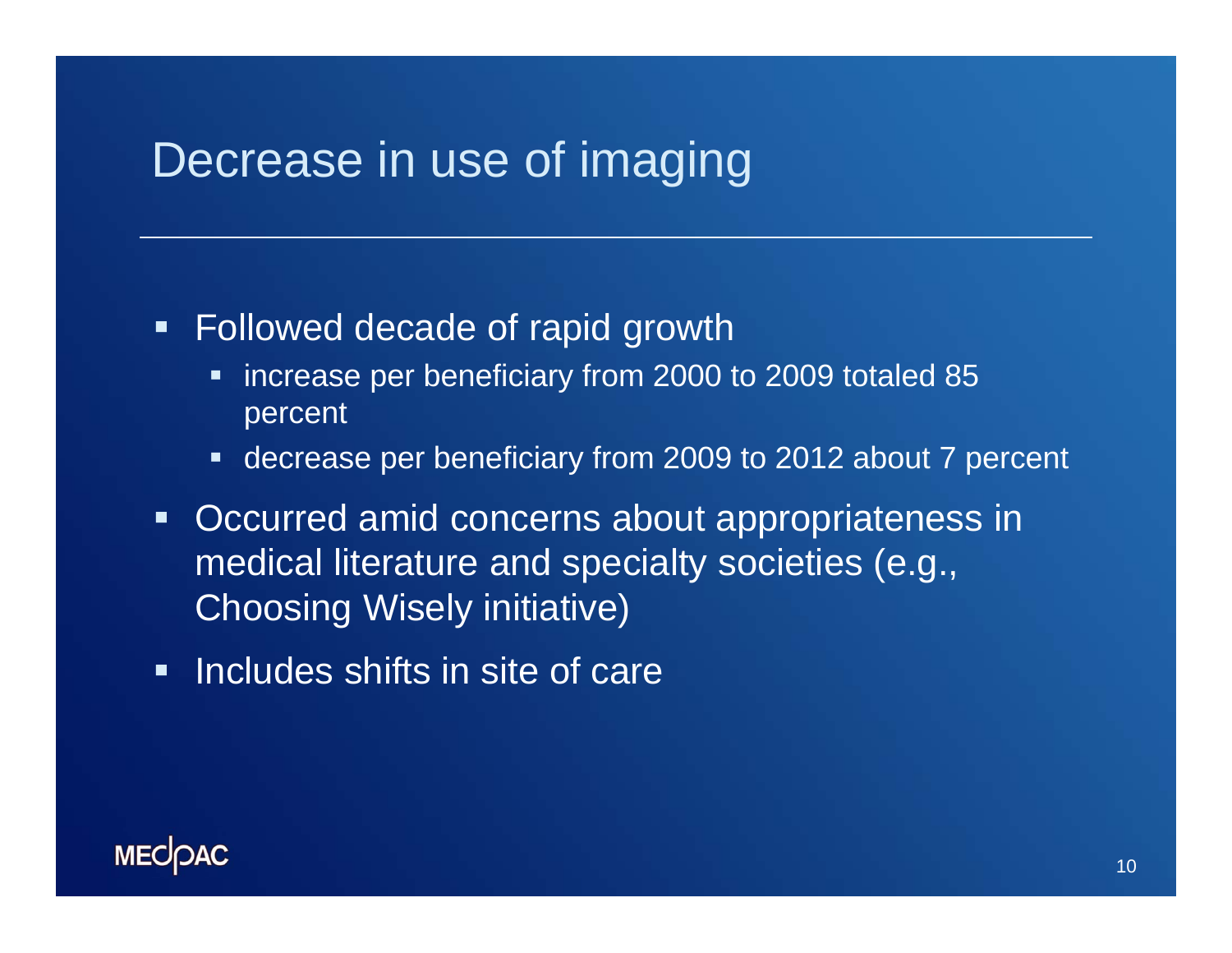#### Much of imaging decrease due to change in setting for cardiac imaging

*Change in cardiac imaging units of service per beneficiary, 2011-2012*

|                    | <b>Hospital outpatient</b><br>department | <b>Professional office</b> |
|--------------------|------------------------------------------|----------------------------|
| Echocardiography   | 13.5%                                    | $-9.0\%$                   |
| Nuclear cardiology | $9.4\%$                                  | $-15.9%$                   |

Note: APC (ambulatory patient classification). Echocardiography includes services in APCs 0269, 0270, and 0697. Nuclear cardiology includes services in APCs 0377 and 0398.

Source: MedPAC analysis of outpatient claims for 5 percent of Medicare beneficiaries and carrier claims data for 100 percent of Medicare beneficiaries.

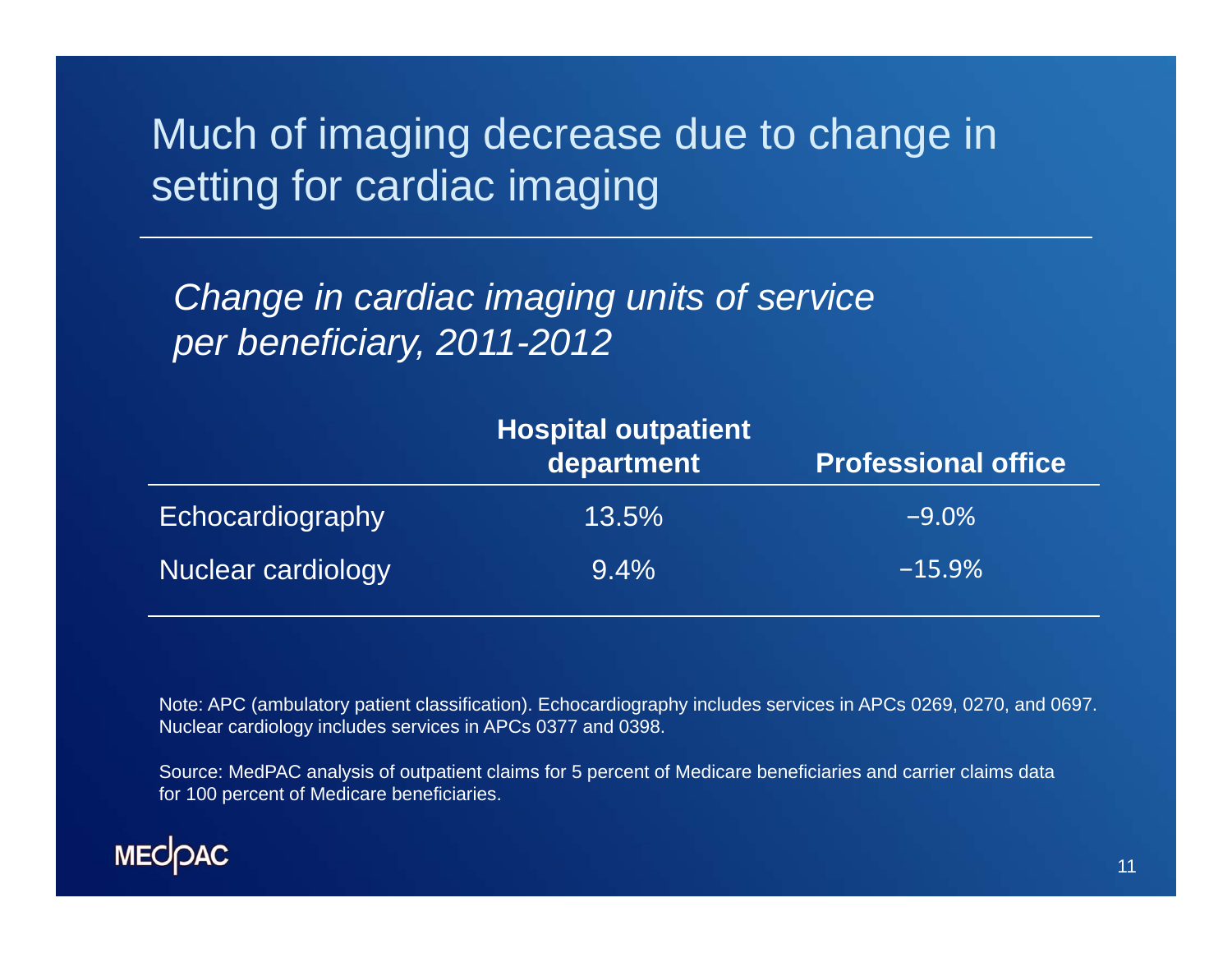## Spending has grown faster than input prices or the updates



Note: MEI (Medicare Economic Index). Source: 2013 trustees' report and Office of the Actuary 2013.

MECOAC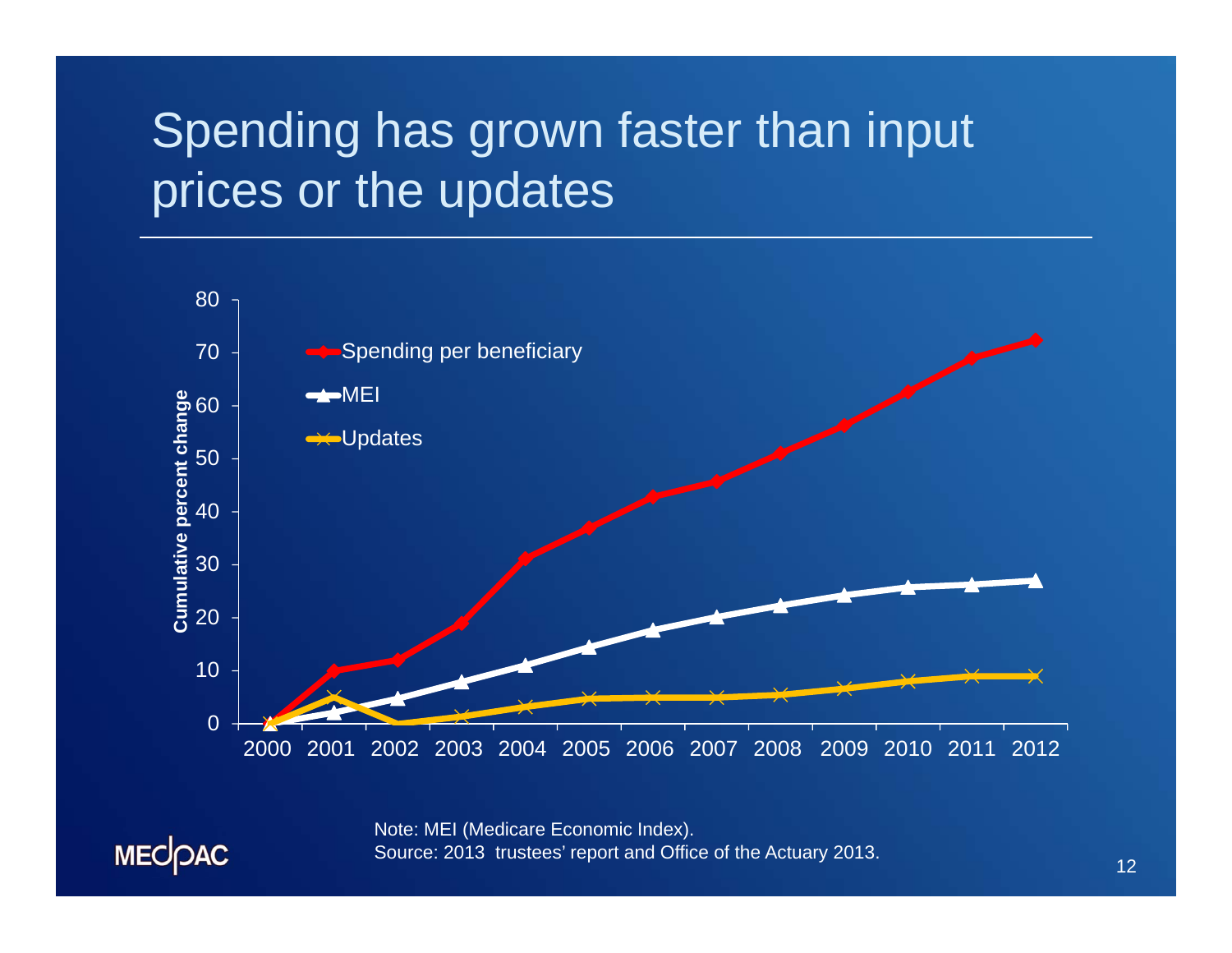#### Summary: Payment adequacy

**Payment adequacy indicators Access and quality indicators are stable • Volume of services essentially unchanged In recent March reports, the Commission** has recommended: ■ Repeal of SGR

Payment reforms

**- Currently, the Congress is pursuing repeal**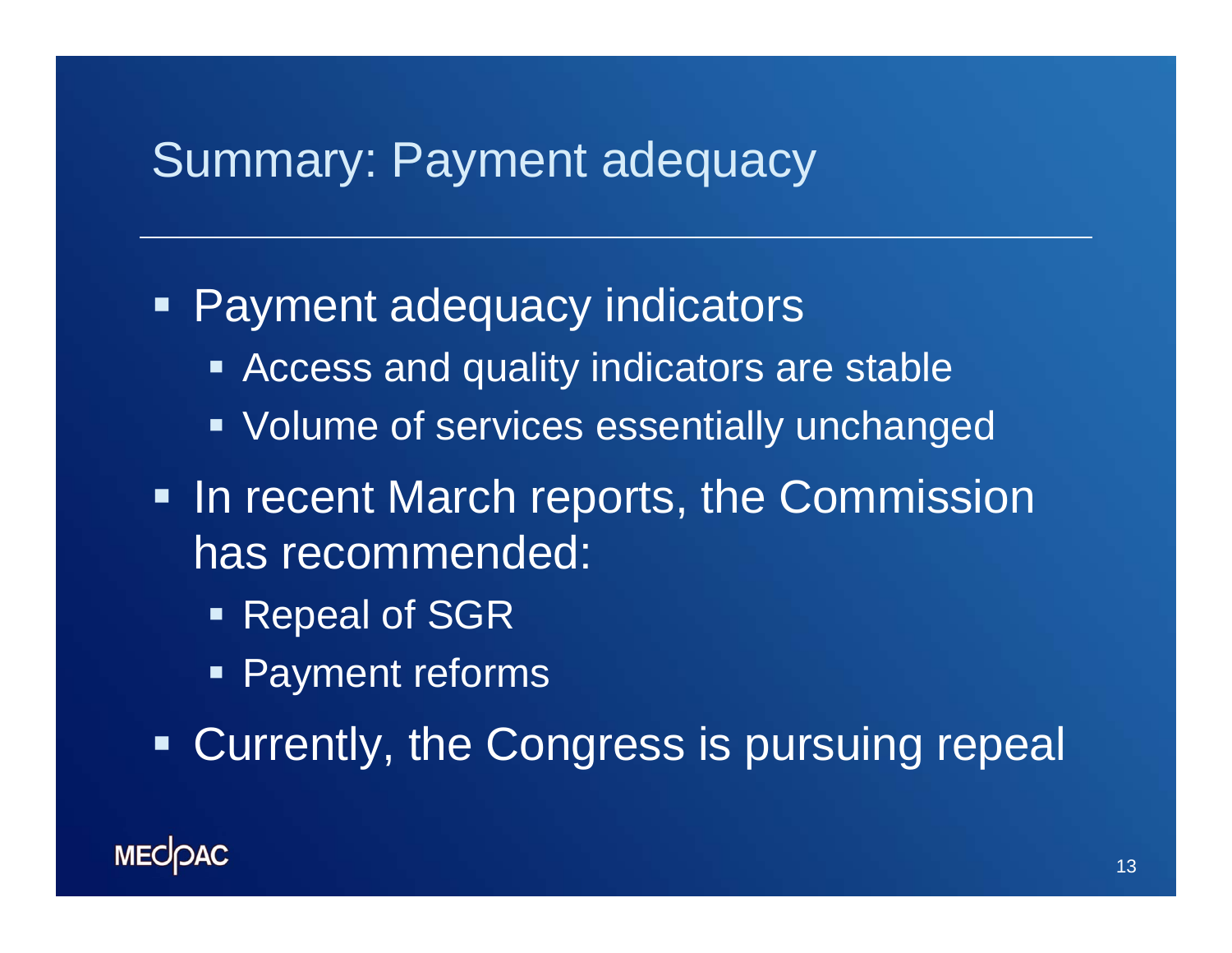### Repeal of the SGR is urgent

#### Ξ Temporary overrides

- **Uncertainty for beneficiaries and practitioners**
- **Administrative burden for CMS**
- $\blacksquare$ Barrier to broad-based reform
- Cost of repeal has decreased

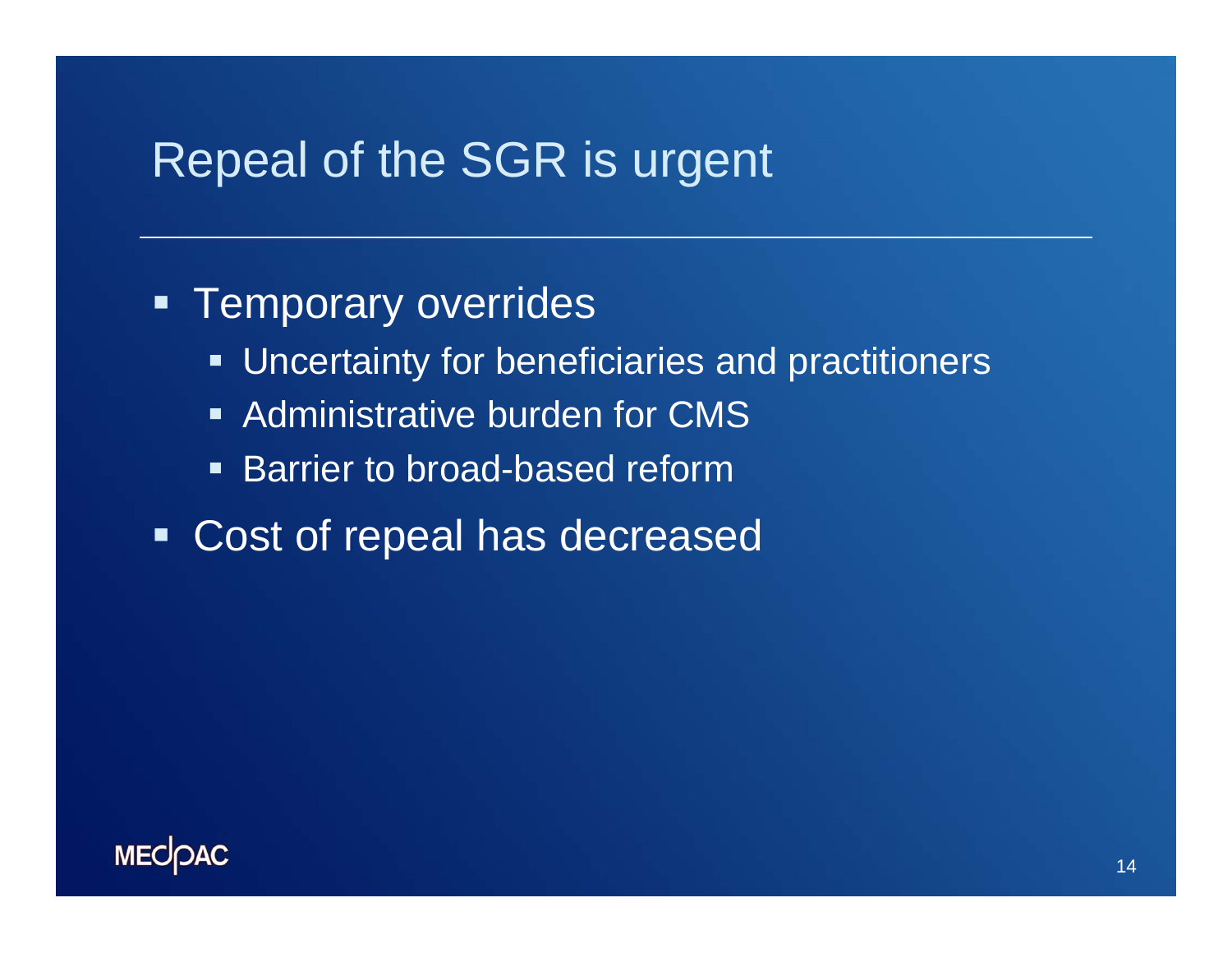### Principles for repeal

- $\blacksquare$ Preserve beneficiary access
- **Rebalance payments, primary care vs. other**
- Encourage movement toward reformed delivery systems
- **Recognize budget implications**

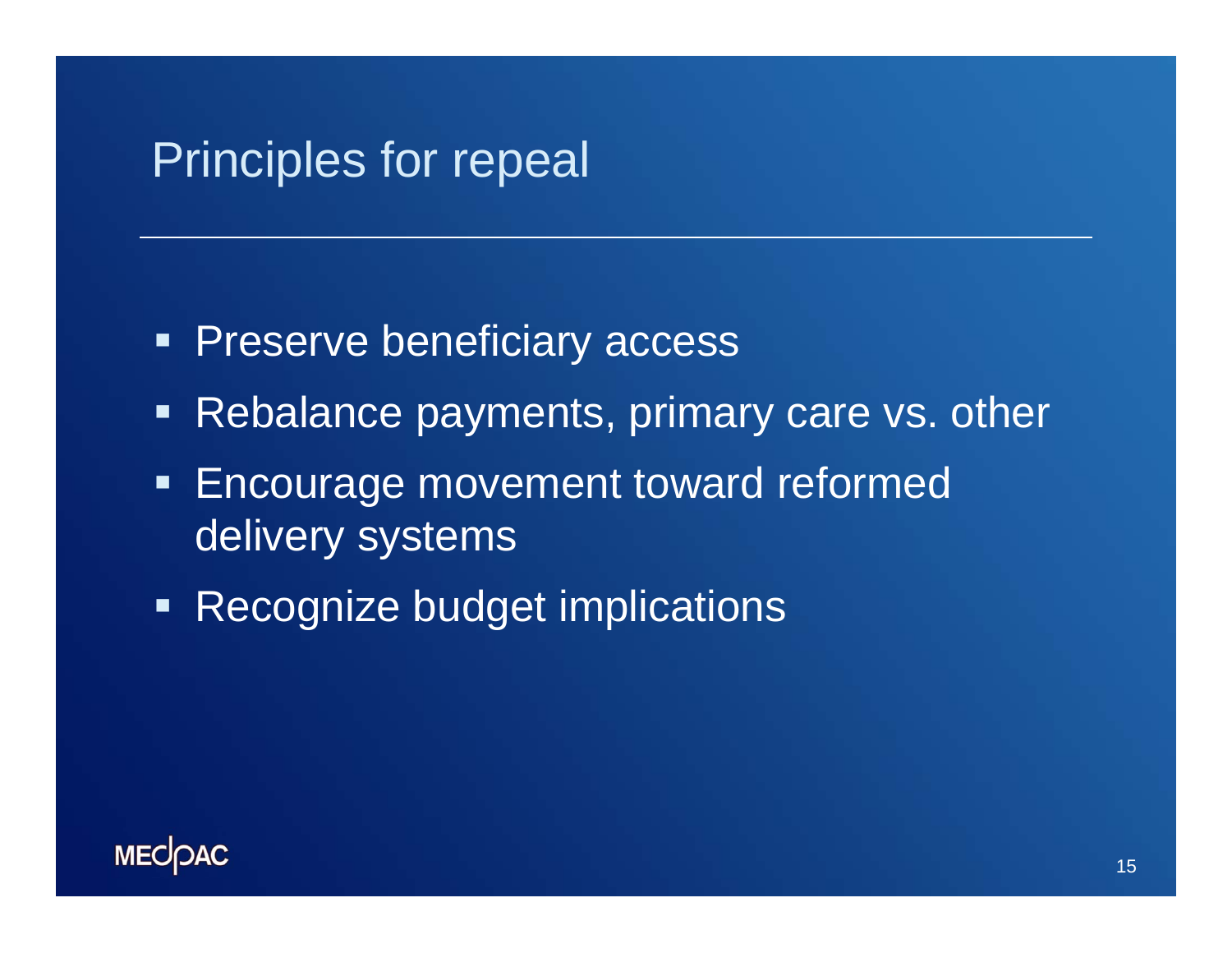## Important facts about ASCs

- $\blacksquare$ Medicare payments in 2012: \$3.6 billion
- **Beneficiaries served in 2012: 3.4 million**
- **Number of ASCs in 2012: 5,357**
- **Most ASCs have some degree of physician** ownership

Numbers are preliminary and subject to change.

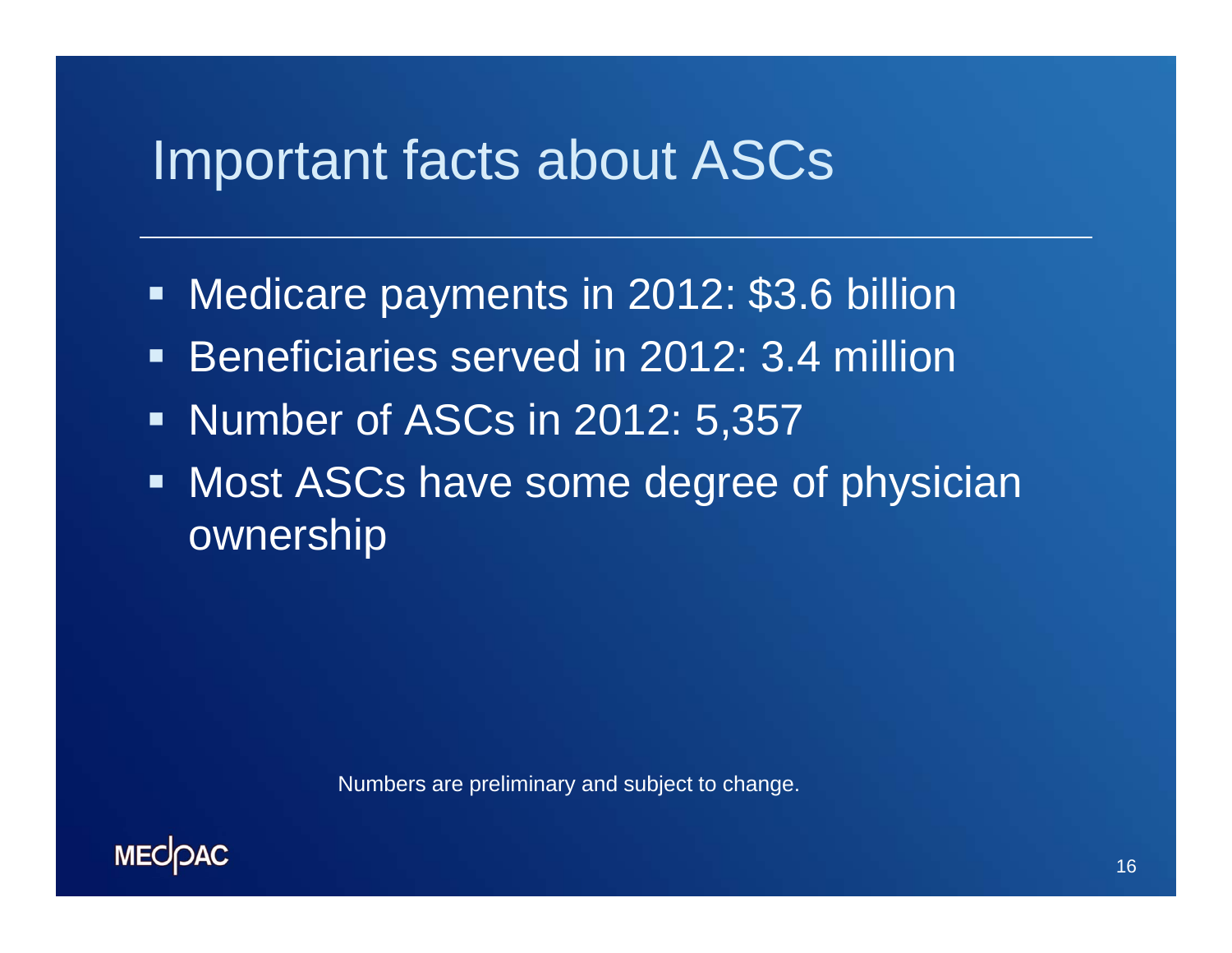## Benefits and concerns about ASCs relative to OPDs

#### **• Benefits**

- $\blacksquare$ Efficiencies for patients and physicians
- $\blacksquare$  Lower payment rates and cost sharing in ASCs vs. OPDs (OPD rates are 81% higher)

#### **Concerns**

- Evidence that physicians who own ASCs perform more procedures
- Relative to OPD patients, ASC patients are less likely to be dual eligible, minority, under age 65, and age 85 or older.

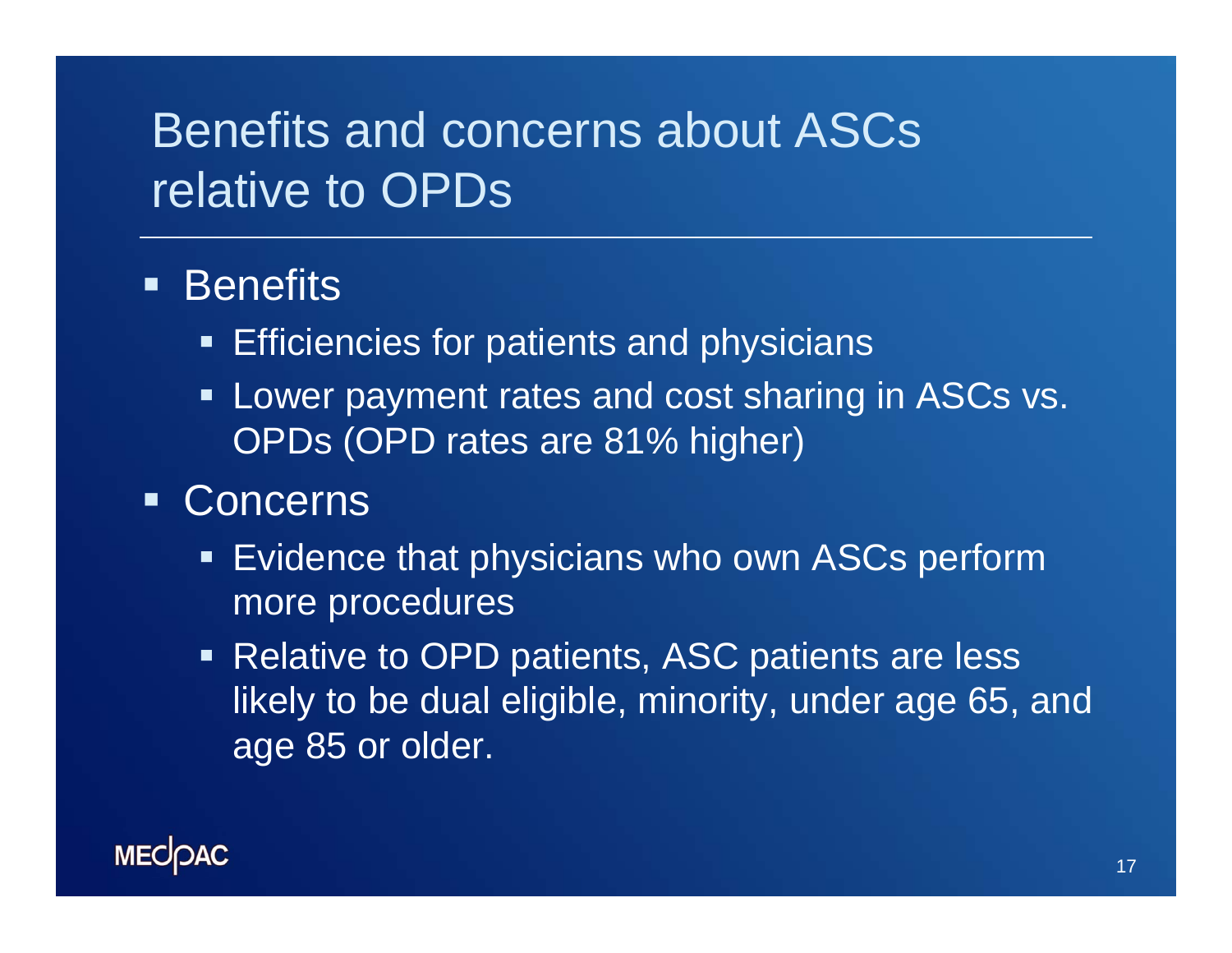## Measures of payment adequacy

■ Access to care

- **Example 2 Capacity and supply of providers**
- Volume of services
- **Access to capital**
- **Medicare payments**
- No cost or quality data

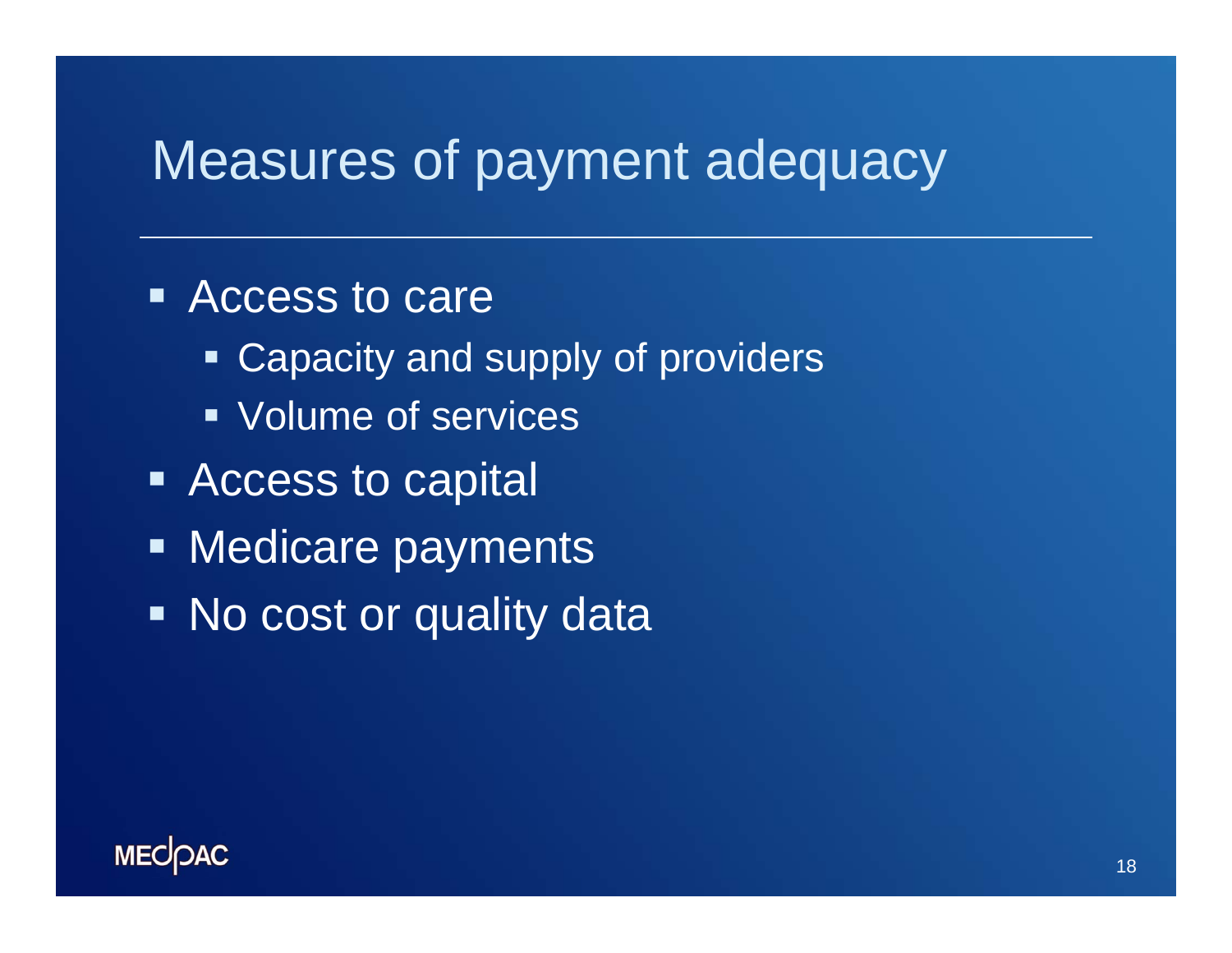## Volume of services, number of ASCs, and Medicare payments have increased

|                                                 | Avg annual increase,<br>2007-2011 | Increase,<br>2011-2012 |
|-------------------------------------------------|-----------------------------------|------------------------|
| <b>FFS beneficiaries</b><br>served              | 1.5%                              | 1.9%                   |
| <b>Volume per FFS</b><br>beneficiary            | 4.6%                              | 1.7%                   |
| <b>Number of ASCs</b>                           | 152 (2.5%)                        | 66 (1.2%)              |
| <b>Medicare payments</b><br>per FFS beneficiary | 4.3%                              | 4.3%                   |

Numbers are preliminary and subject to change. Source: MedPAC analysis of Medicare claims and Provider of Services file from CMS, 2007-2012.MECOAC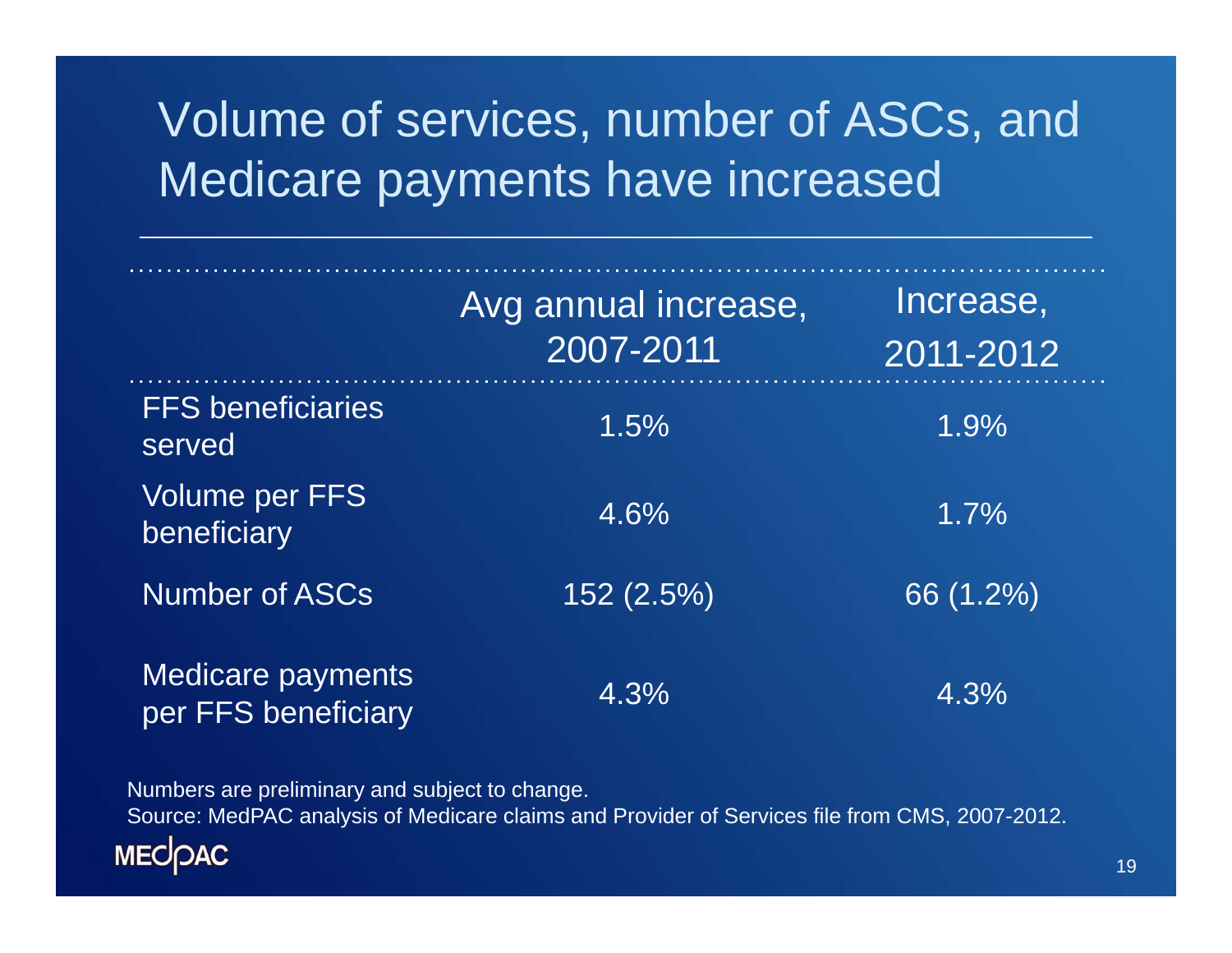## Access to capital has been adequate

- **Positive growth in the number of ASCs** (1.2% in 2012) indicates adequate access to capital
- **Growth in new ASCs has slowed, perhaps 4** due to
	- **Widening gap between rates for ASCs and HOPDs**
	- **Increase in hospital employment of physicians**

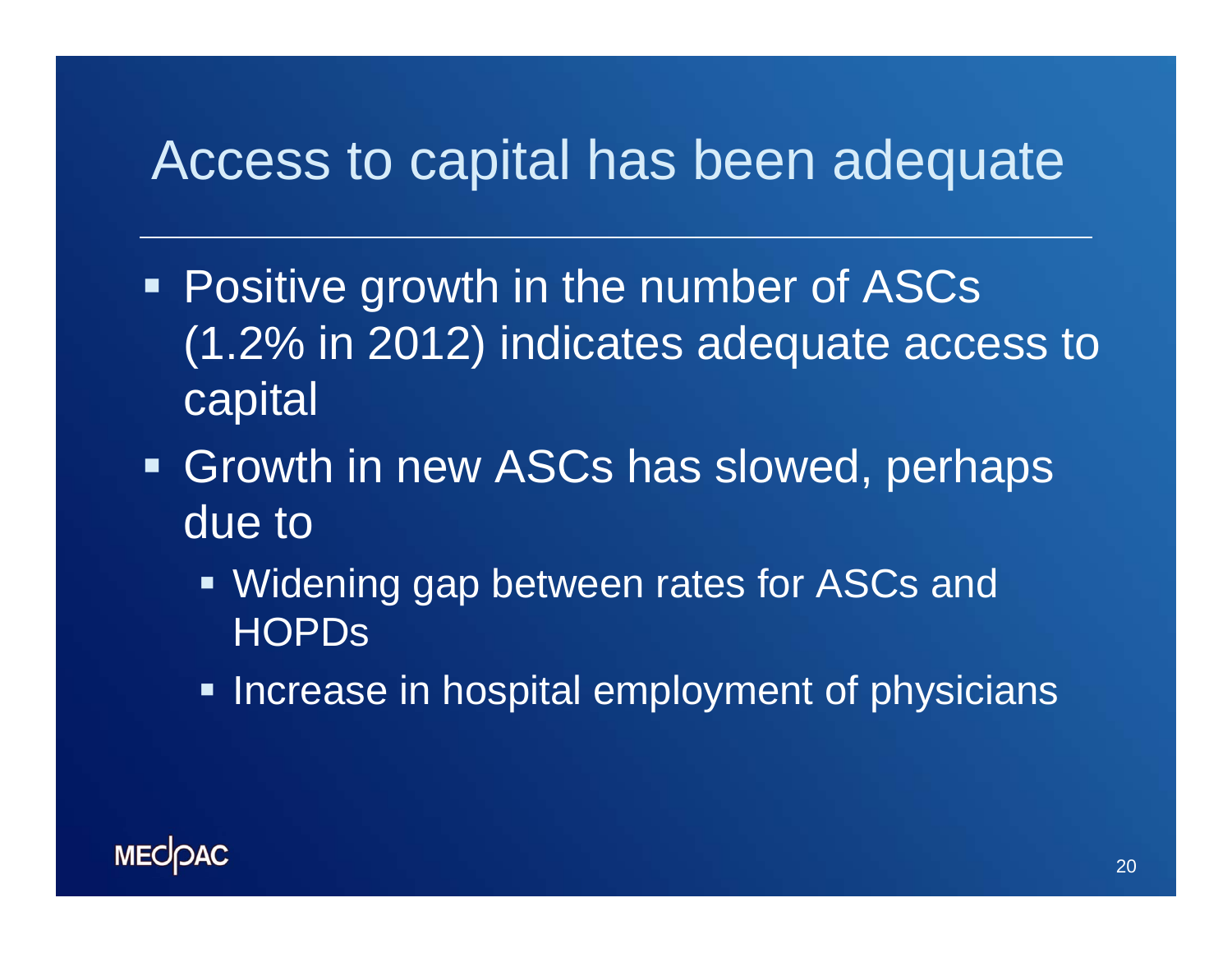## Collecting quality data from ASCs

Commission recommended that CMS collect quality data from ASCs and implement valuebased purchasing program

- CMS began quality reporting program in 2012 but has not yet released quality data
- CMS does not have authority to adopt VBP program for ASCs